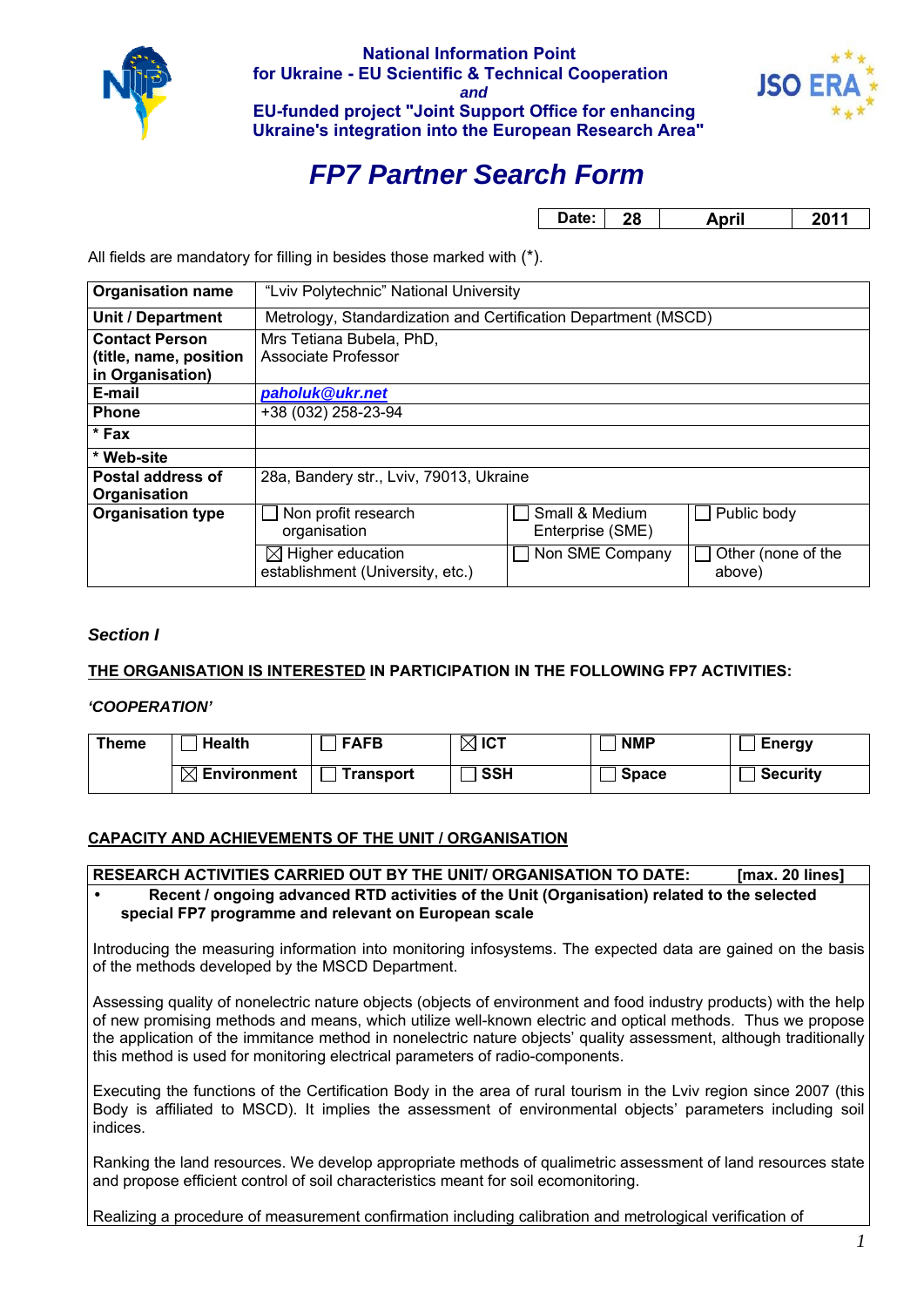measuring means.

## • **Most advanced achievements in RTD (during the last five years)**

The impedance measuring method applicable to the control of nonelectric nature objects (water solutions, soils) was studied, which consequently enabled us to evolve the improved technique.

The sensor systems were developed, which gave the possibility of applying the impedance method to the analysis of environment objects and food quality.

The achieved results are presented in 39 publications in international scientific journals.

#### • **Capacity to carry out advanced / unique RTD activities:**

The staff of MSCD comprises 20 researchers including 7 Full Doctors and 7 PhD.

Dr. Petro Stolyarchuk, the Chair of MSCD, has been awarded the honorary title of 'Honored Scientist and Technician of Ukraine' (2009) and a decoration of 'Excellent worker of Education in Ukraine' (2007). He is a member of Expert Board of the Higher Attestation Commission of Ukraine.

**RESEARCH FACILITIES RELATED TO YOUR RESEARCH** (advanced / unique equipment and techniques; large scale infrastructure for research/ testing/ demonstration; laboratories, etc. – max. 10 lines)

Laboratory facility enabling application of immitance methods and methods of optical spectrum analysis to experimental research.

## **\* RELEVANT PUBLICATIONS and/or OTHER REFERENCES PRESENTING OPPORTUNITIES FOR INTERNATIONAL RTD ACTIVITIES:** *IMTERNATIONAL RTD ACTIVITIES:*

- Intelligent System of Temperature Field Ecological Monitoring // Stolyarchuk P., Yatsuk Yu., Mikhalieva M., Druziuk V. // Journal 'Intelligent Data Acquisition and Advanced Computing System' – 2007. – p. 79-82. - Electric Express-Method for Liquid Quality Level Monitoring // Stolyarchuk P., Yatsuk V., Pokhodylo Y., Mikhalieva M., Boyko T., Basalkevych O. // Proceedings of 5th IEEE International Workshop on Intelligent Data Acquisition and Advanced Computing Systems: Technology and Applications, 21-23 September 2009, Rende (Cosenza), Italy – 2009. – p. 87-89.

- Measurement of environmental parameters for the construction of foreseeing models in ecology // Stolyarchuk P., Bubela T., Mykyichuk M.// Materials of V-th Scientific Practical Conference "Mathematical and imitational system modelling" – the 21-25 of June, 2010, Kyiv, Ukraine, p. 19-21.

**-** Metrological aspects of substance composition determination // Bubela T., Boyko T., Pokhodylo Y.// Magazine 'Measuring techniques and metrology' // Interdepartmental scientific technical collected articles №68, 2008**,** «Lviv Polytechnic» National University, Lviv, p. 83-87.

## **UNIT / ORGANISATION EXPERIENCE IN RTD INTERNATIONAL COOPERATION:**

| <b>Participation in FP6 / FP7</b><br>project(s) funded by the EU | <b>YES</b>                                                             | $\boxtimes$ NO                                                             |  |
|------------------------------------------------------------------|------------------------------------------------------------------------|----------------------------------------------------------------------------|--|
| <b>FP6 / FP7 Project Acronym</b>                                 |                                                                        |                                                                            |  |
| Main Activities performed by the  -                              |                                                                        |                                                                            |  |
| Unit (Organization) in the                                       |                                                                        |                                                                            |  |
| Project (max. 6 lines)                                           |                                                                        |                                                                            |  |
| Other international research                                     | Joint project «Information System of Monitoring, Ecological Audit and  |                                                                            |  |
| projects / activities during the                                 | Certification of Sustainable Development of the Territorial Industrial |                                                                            |  |
| last 5 years (max. 6 lines)                                      | Complexes» is being prepared in the framework of bilateral S&T         |                                                                            |  |
|                                                                  |                                                                        | cooperation between Bulgaria and Ukraine with support of both the Ministry |  |
|                                                                  | of Education, Science, Youth and Sport of Ukraine and the Ministry of  |                                                                            |  |
|                                                                  | Education and Science of Bulgaria.                                     |                                                                            |  |
| <b>Key Partners in RTD activities</b>                            | The Technical University of Varna, Bulgaria (permanent partner)        |                                                                            |  |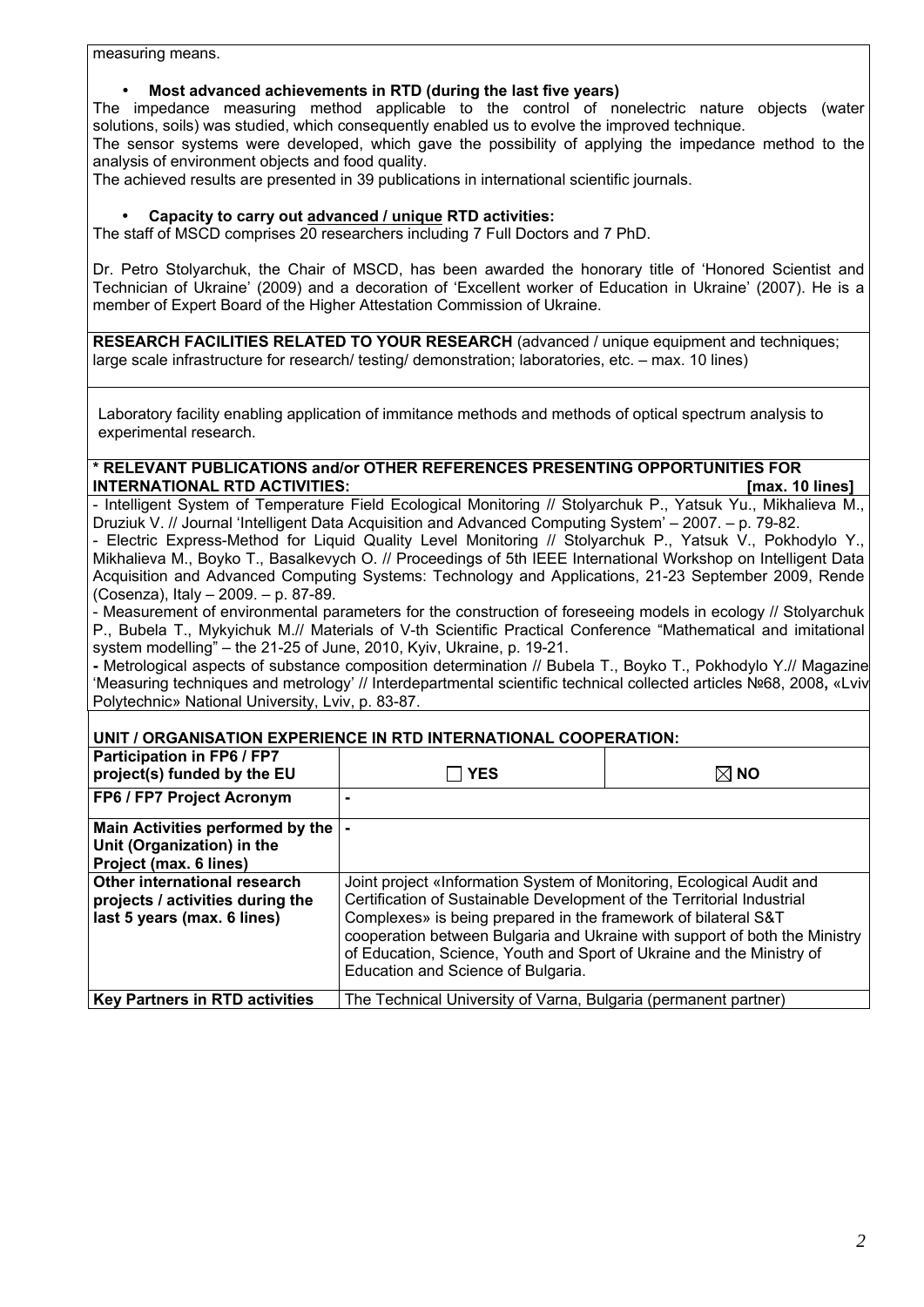# **EXPERTISE OFFERED / PROJECT PROPOSAL BY THE UNIT / ORGANISATION**

| Theme/ Activity / Area<br><b>ENVIRONMENT (including CLIMATE CHANGE)</b> (with reference to WP 2011)/                                                                    | <b>FP7 Work Programme</b> | <b>COOPERATION</b>                                                                                                                                                          |
|-------------------------------------------------------------------------------------------------------------------------------------------------------------------------|---------------------------|-----------------------------------------------------------------------------------------------------------------------------------------------------------------------------|
| 'Environment and health' &<br>'Environmental technologies for observation, simulation, prevention, mitigation,<br>development' &<br>'Eco-efficiency and Eco-innovation' |                           | adaptation, remediation and restoration of the natural and man-made environment' /<br>'Methods and decision support tools for environmental health risk analysis and policy |

| Expected role of the Organisation in project $ \boxtimes$ Partner                                                                                               |                                                               | Scientific<br>Coordinator                              | Administrative<br>Coordinator |
|-----------------------------------------------------------------------------------------------------------------------------------------------------------------|---------------------------------------------------------------|--------------------------------------------------------|-------------------------------|
| Type of expertise / commitment offered by<br>the Organisation<br>[relevant to the Work Programme/<br>'Cooperation' Theme - Activity - Area and Call<br>if open] | $\boxtimes$ Research<br>$\boxtimes$ Technology<br>Development | $\boxtimes$ Demonstration<br>$\boxtimes$ Dissemination | Training                      |

#### **EXPERTISE OFFERED: [max. 30 lines] Concrete and concise description of expertise relevant to the selected FP7 Work Programme**

- Development of an Informational Product aimed at Optimizing the Processes in the Area of Ecomonitoring;

- Formation of Conceptual Approaches to the Creation of Model Territorial Industrial Complexes (TIC);

- Investigation of Indices and Indicators for the Measurement and Evaluation of the TIC Sustainable
- Development;

- Analysis and Evaluation of Ecological Risks in the Industrial Processes;

- Informational Model Evolution of the System of Ecological Safety and TIC Sustainable Development.

# **\* PROJECT PROPOSAL: [max. 50 lines]**

**if available** and relevant to the selected FP7 Work Programme

 **The state-of-the-art in the research area concerned (if applicable, refer to the results of any patent search you might have carried out)** 

The methods of evaluating the TIC sustainable development as well as the appropriate informational model covering economical, ecological and social components have not been involved in the European practice to date. Besides, the informational basis organized on the principles of sustainable development and capable of being used in TIC management as well as the correspondent systems of monitoring, ecological audit and certification are still absent on a national level in European countries.

# **Advance in RTD the Project would bring about**

The project is supposed to contribute to the development of a monitoring informational system, and to support the stable evolution of TICs. The informational system involving the input data processing, TIC modeling and software should help to avoid or minimize harmful ecological issues caused by the industrial enterprise activities, and encourage the improvement of socio-economical, ecological and labour conditions in the EU countries.

# **Main Ideas of the Project**

The system implies the acquisition of the reliable information regarding the necessity of ecological audit and the assessment of TIC activity conformity under conditions of sustainable development. The typical models of region pollution will be developed meeting the main requirements of national and international regulations and standards and considering the results of the meticulous environment investigation analysis in different regions. In this process the quantitative eco-indicators of pollutants should be used along with the generalized indices and criteria whose estimation would guarantee the modeling of right and effective decisions on sustainable development management and assurance. The methods of ecological audit will be realized on the web-based platform involving special software and represented as the accomplished software product approbated on real data. The successful implementation of such information system demands user training in partner countries.

# **Scientific & Technical objectives of Project in details:**

- Formation of a TIC database aimed at its further employing in the informational system of eco-monitoring; - Creation of concept of a TIC model in an effort to enable the TIC effective management, which ensures TIC